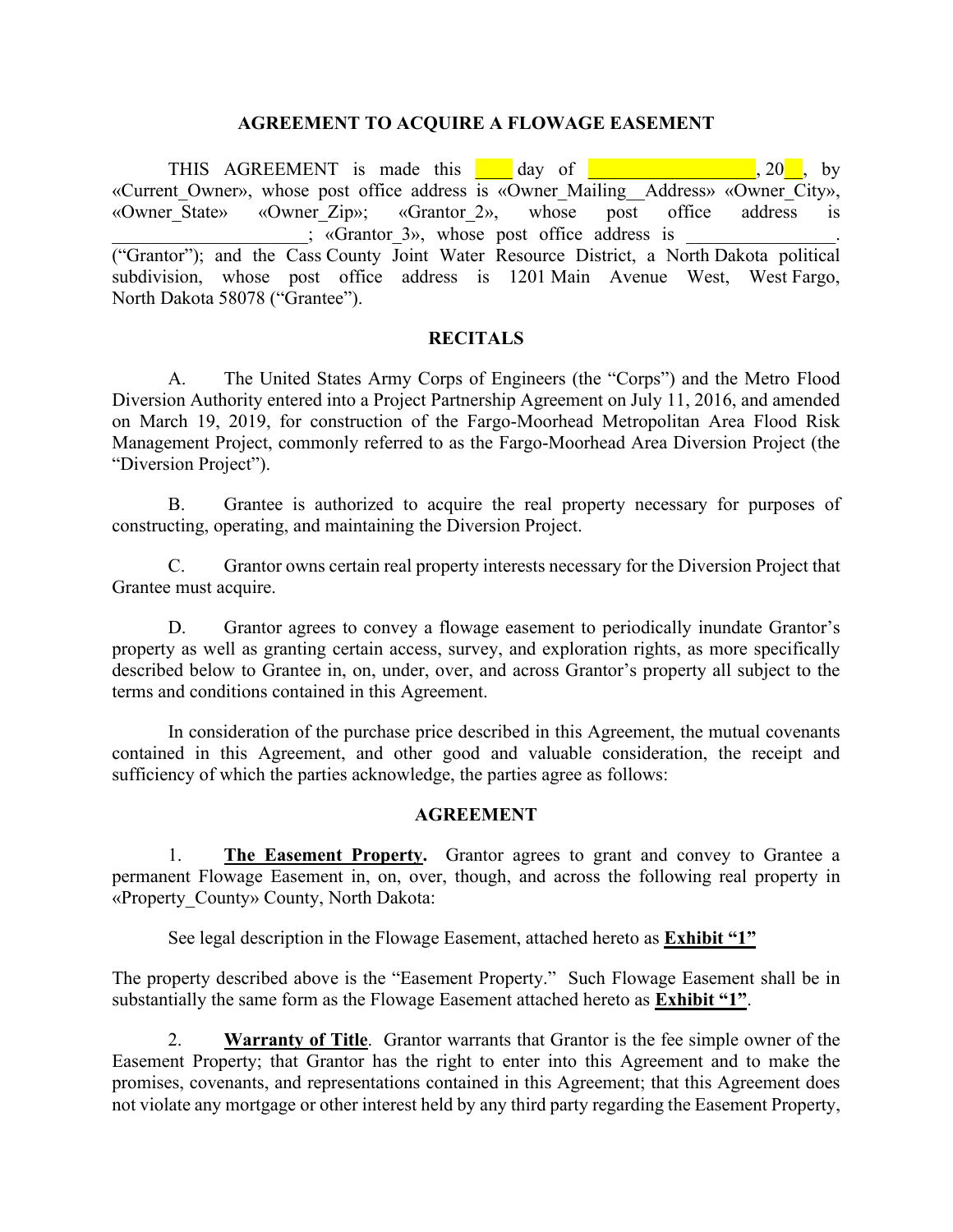or any portion of the Easement Property; that there are no outstanding unpaid bills incurred for labor, materials, or services regarding the Easement Property, or any portion of the Easement Property; and that, as of closing, there will be no recorded or unrecorded liens, security interests, or any outstanding, pending, or threatened suits, judgments, executions, bankruptcies, or other proceedings pending or of record that would in any manner impact title to the Easement Property, or any portion of the Easement Property. Grantor will release, hold harmless, defend, and indemnify Grantee and its officers, agents, representatives, employees, and contractors from and against any and all claims, damages, injuries, or costs arising out of or in any way related to any title defects or related damages arising from title defects regarding the Easement Property. Grantor will not grant, sell, convey, or in any way encumber the Easement Property prior to the parties' closing.

## USE FOR LAND W/ RESIDENTIAL STRUCTURES

3. **Fixtures, Structures and Personal Property**. Unless otherwise agreed by the parties and as identified in the Flowage Easement attached hereto as **Exhibit "1"**, any buildings, structures, fixtures, personal property, or other items left on the Easement Property on the date of closing will automatically become Grantee's property, without the need for any bill of sale or any other written instrument or agreement. Furthermore, the parties specifically agree all carpeting, drapes, window hangings, the range, the refrigerator, all other appliances and fixtures (except

which are expressly excluded from this transaction) located in the home or residence, and any outbuildings situated on the Easement Property are included in this transaction and Grantor is conveying ownership of those items to Grantee. Grantor shall not remove any property considered a portion of the real estate (fixtures, materials, or improvements), nor salvage any materials from the Easement Property. Any such improper removal of property may change the value of the structure, and in the event of such removal by Grantor, Grantee shall be entitled to unilaterally determine the value of such property for purposes of adjusting the purchase price and/or calculating a repayment.

Notwithstanding the above provisions of this section, Grantor shall remove from the Easement Property, at Grantor's own expense and prior to closing, all vehicles, wood, construction materials, household chemicals, unused paint, debris, and other personal property.

## USE FOR BARE LAND

4. **Fixtures, Structures, and Personal Property.** Unless otherwise agreed by the parties, any buildings, structures, fixtures, personal property, or other items left on the Easement Property on the date of closing will automatically become Grantee's property, without the need for any bill of sale or any other written instrument or agreement.

Notwithstanding the above provisions of this section, Grantor shall remove from the Easement Property, at Grantor's own expense and prior to closing, all vehicles, wood, construction materials, household chemicals, unused paint, debris, and other personal property.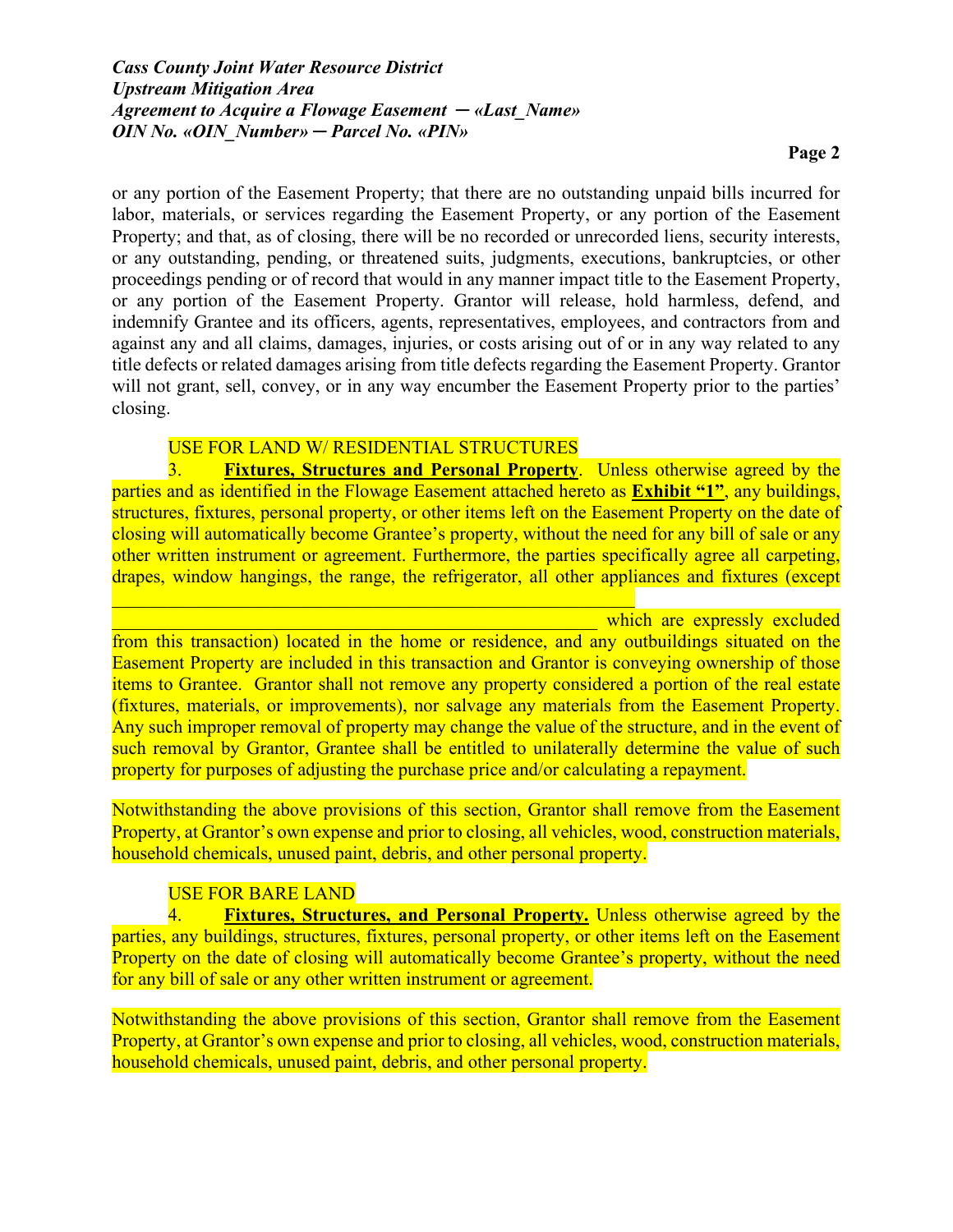5. **Purchase Price**. The purchase price for the above-described easement rights in and to the Easement Property is  $\sqrt{$\alpha$}$ urchase Price».00 (the "Purchase Price"). Grantee will pay the Purchase Price less any amounts required to satisfy and release any mortgages, liens or encumbrances affecting the Easement Property by check at closing. Grantor specifically acknowledges the Purchase Price represents full and final payment to Grantor as compensation or damages regarding the Easement Property; any and all severance damages or other damages to any residual lands of Grantor; any buildings, structures, fixtures, personal property, or other items left on the Easement Property; or the Diversion Project. Grantor is not entitled to any further payments, tax reductions, or damages under any state or federal statute, constitutional provision, rule, regulation, or other legal authority.

6. **Inspections and Environmental**. Following Grantor's execution of this Agreement, Grantee shall be entitled to conduct inspections of the Easement Property at its own expense. If Grantee determines a Phase I environmental site assessment or other assessment or investigation is necessary, then Grantee may conduct such studies prior to closing.

Grantee is not responsible for pre-existing environmental contamination or liabilities. With respect to any property with past or present commercial or industrial use, or which is adjacent to the Easement Property, or which is suspected of having underground tanks or hazardous contaminants, Grantor shall provide by separate writing information identifying what, if any, underground tanks and/or hazardous materials other than incidental demolition or household wastes have been deposited or stored on the Easement Property. If Grantor fails to provide such separate writing, or if Grantee's studies show the existence of such materials under this Agreement, Grantee shall have no obligation to acquire the Easement Property. Grantor shall remove any such hazardous materials and any containers at Grantor's own expense and provide certification from the appropriate agency that the Easement Property has been cleared of such contaminants prior to closing.

7. **Closing and Possession**. Closing will occur on or before **the contract of the contract of the contract of the contract of the contract of the contract of the contract of the contract of the contract of the contract of** unless extended for purposes of correcting title or unless otherwise agreed by the parties. At closing, Grantor will execute and deliver to Grantee a Flowage Easement in substantially the same form as the Flowage Easement attached hereto as **Exhibit "1"**, free and clear of all mortgages, liens, or any other encumbrances. The parties agree to promptly execute and deliver any other instruments or documents necessary to carry out the purposes of this Agreement before, at, or following closing.

## WITH RELOCATION LANGUAGE – For Land with Residential Structures

8. **Tenants**. Grantor will promptly notify any of Grantor's Tenants of this Agreement, of the Diversion Project, of Grantee's rights under this Agreement, and of the potential for disruption of any Tenant's rights regarding the Easement Property prior to closing. Additionally, Grantor will promptly provide Grantee with any Tenant's contact information. Grantee will not be liable or otherwise responsible to any of Grantor's Tenants for interference with any of Tenant's rights regarding the Easement Property, with the exception of any relocation benefits Tenants may be eligible for under the Uniform Relocation Assistance and Real Property Acquisition Policies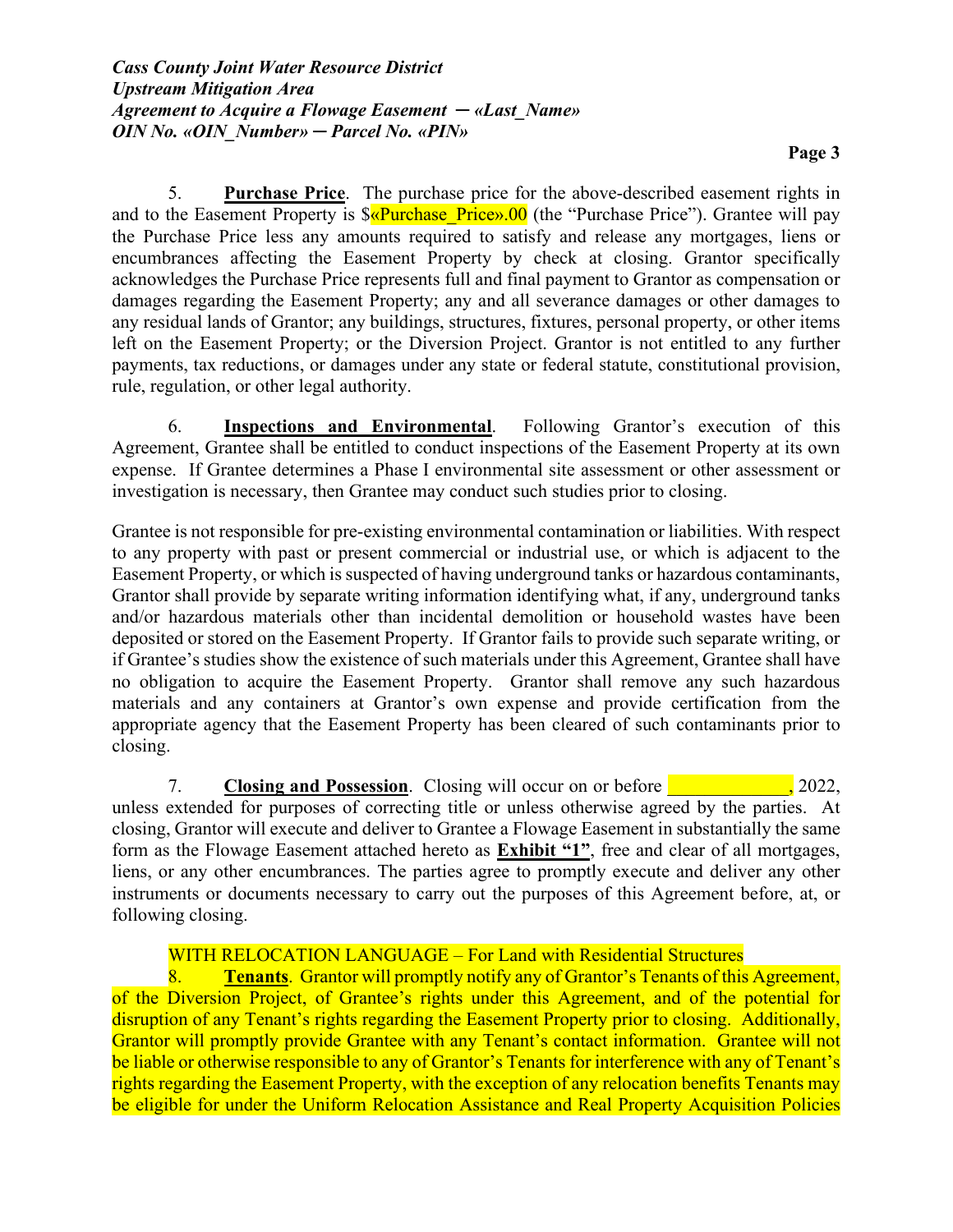Act of 1970, as amended (42 U.S.C. § 4601, et seq.), and under Chapter 51-01.1 of the North Dakota Century Code, as amended. In the event Tenants are eligible for relocation benefits, Tenants and Grantee shall agree upon any relocation benefits by a separate written agreement.

### WITHOUT RELOCATION LANGUAGE

9. **Tenants**. Grantor will promptly notify any of Grantor's Tenants of this Agreement, of the Diversion Project, of Grantee's rights under this Agreement, and of the potential for disruption of any Tenant's rights regarding the Easement Property prior to closing. Additionally, Grantor will promptly provide Grantee with any Tenant's contact information. Grantee will not be liable or otherwise responsible to any of Grantor's Tenants for interference with any of Tenant's rights regarding the Easement Property.

10. **Title Examination**. Within 14 days of Grantor's execution of this Agreement, Grantor will furnish Grantee with a duly certified Abstract of Title to the Easement Property continued to a recent date. If the title to the Easement Property, or any portion thereof, is unmarketable, Grantor will cooperate with Grantee to clear any title defects and to render title marketable.

11. **Taxes.** With regard to the Easement Property, Grantor is solely responsible for paying all taxes and special assessments or assessments for special improvements due, levied, or assessed for all taxes and assessments; Grantee will not be responsible for payment of any taxes or assessments regarding the Easement Property at any time.

12. **Risk of Loss**. Grantor shall remain responsible for all taxes, mortgage payments, insurance premiums and bear the risk of loss up to and through the date of closing with respect to general liability, liability for personal injury, and any damage or casualty loss with respect to the Easement Property, resulting from the use, occupancy, and maintenance of the Easement Property.

13. **Closing Costs**. Grantee will be responsible for the costs of updating Abstracts, title examination fees, preparation of the Flowage Easement, preparation of this Agreement, preparation and expenses of any survey, and all costs related to title examination. Grantor will be responsible for the costs of preparation of and recording expenses of all releases, satisfactions, and title corrective documents, and all costs associated with correcting title defects.

14. **Forbearance or Waiver**. The failure or delay of Grantee to insist on the timely performance of any of the terms of this Agreement, or the waiver of any particular breach of any of the terms of this Agreement, at any time, will not be construed as a continuing waiver of those terms or any subsequent breach, and all terms will continue and remain in full force and effect as if no forbearance or waiver had occurred.

15. **Survival**. The terms of this Agreement will survive the closing on the Easement Property.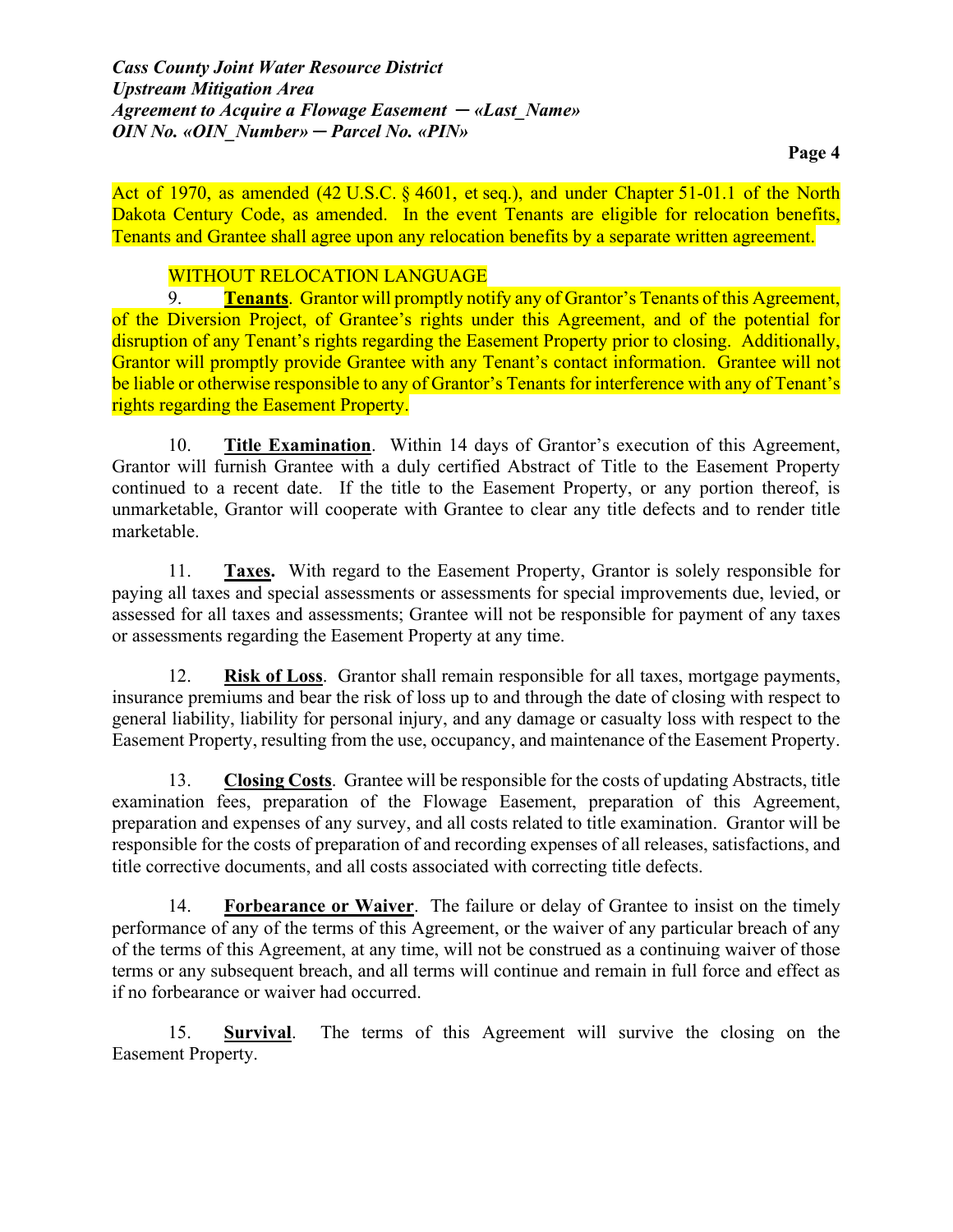16. **Assignment**. Grantor will not transfer or assign this Agreement or any rights or obligations under this Agreement without the express written consent of Grantee.

17. **Governing Law**. This Agreement will be construed and enforced in accordance with North Dakota law. The parties agree any litigation arising out of this Agreement will be venued in State District Court in «Property\_County» County, North Dakota, and the parties waive any objection to venue or personal jurisdiction.

18. **Severability**. If any court of competent jurisdiction finds any provision or part of this Agreement is invalid, illegal, or unenforceable, that portion will be deemed severed from this Agreement, and all remaining terms and provisions of this Agreement will remain binding and enforceable.

19. **Entire Agreement**. This Agreement, together with the relevant closing documents, as well as the Flowage Easement, and including any amendments to those documents, constitutes the entire agreement between the parties regarding the matters described in this Agreement, and this Agreement supersedes any previous oral or written agreements between the parties.

20. **Modifications**. Any modifications or amendments of this Agreement must be in writing and signed by both parties to this Agreement.

21. **Binding Effect**. The covenants, terms, conditions, provisions, and undertakings in this Agreement, or in any amendment, will be binding upon the parties' successors and assigns.

22. **Cooperation**. The parties agree to cooperate fully, to execute any and all additional documents, and to take any and all additional actions that may be necessary or appropriate to give full force and effect to the basic terms and intent of this Agreement and to accomplish the purposes of this Agreement.

23. **Representation**. The parties, having been represented by counsel or having waived the right to counsel, have carefully read and understand the contents of this Agreement, and agree they have not been influenced by any representations or statements made by any other parties.

24. **Headings**. Headings in this Agreement are for convenience only and will not be used to interpret or construe its provisions.

25. **Counterparts**. This Agreement may be executed simultaneously or in two or more counterparts, each of which shall be deemed an original, and all of which, when taken together, constitute one and the same document. The signature of any party to any counterpart shall be deemed a signature to, and may be appended to, any other counterpart.

(*Signatures appear on the following pages*.)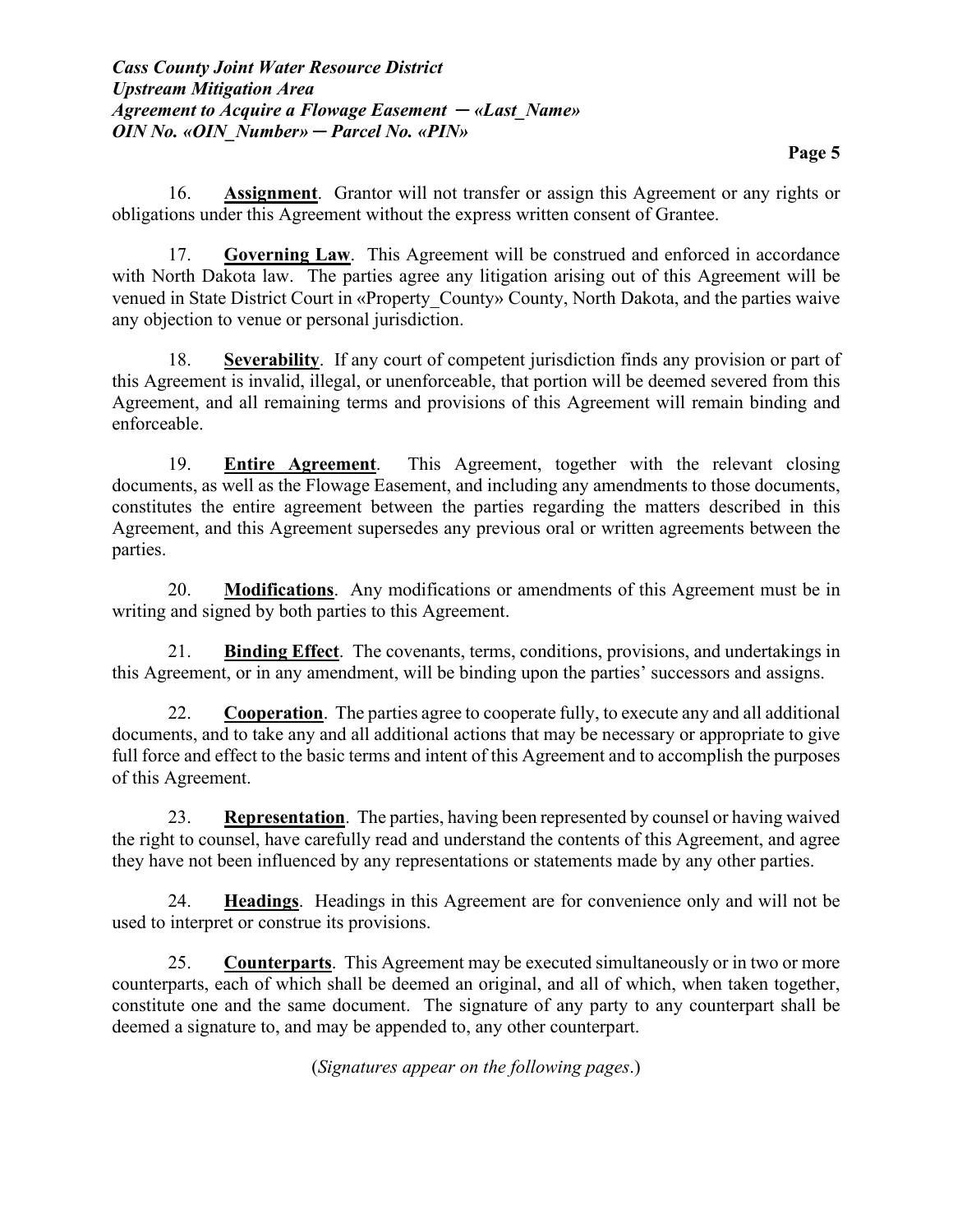**Page 6**

IN WITNESS WHEREOF, the parties executed this Agreement on the date written above.

CASS COUNTY JOINT WATER RESOURCE DISTRICT

By:

Dan Jacobson, Chair

ATTEST:

Carol Harbeke Lewis Secretary-Treasurer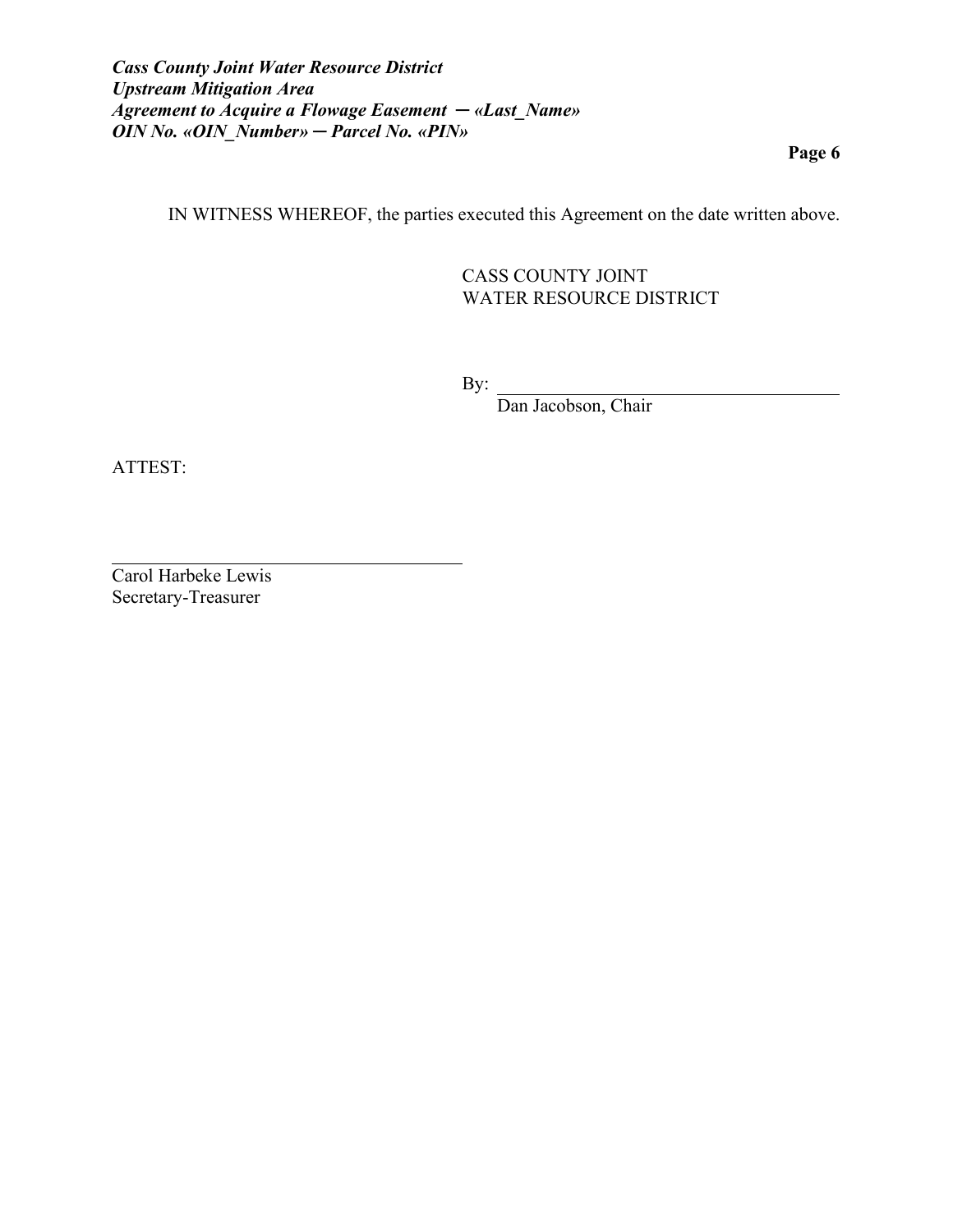**Page 7**

GRANTOR:

«Current\_Owner»

 $\mathcal{L}_\mathcal{L}$  , and the set of the set of the set of the set of the set of the set of the set of the set of the set of the set of the set of the set of the set of the set of the set of the set of the set of the set of th

«Grantor\_2»

«Grantor\_3»

«Grantor 4» «Grantor\_3»

«Grantor\_5»

Delete unneeded lines Copy if need more

INSERT PATH IN HIGHLIGHTED SECTION BELOW<br>[PATH]